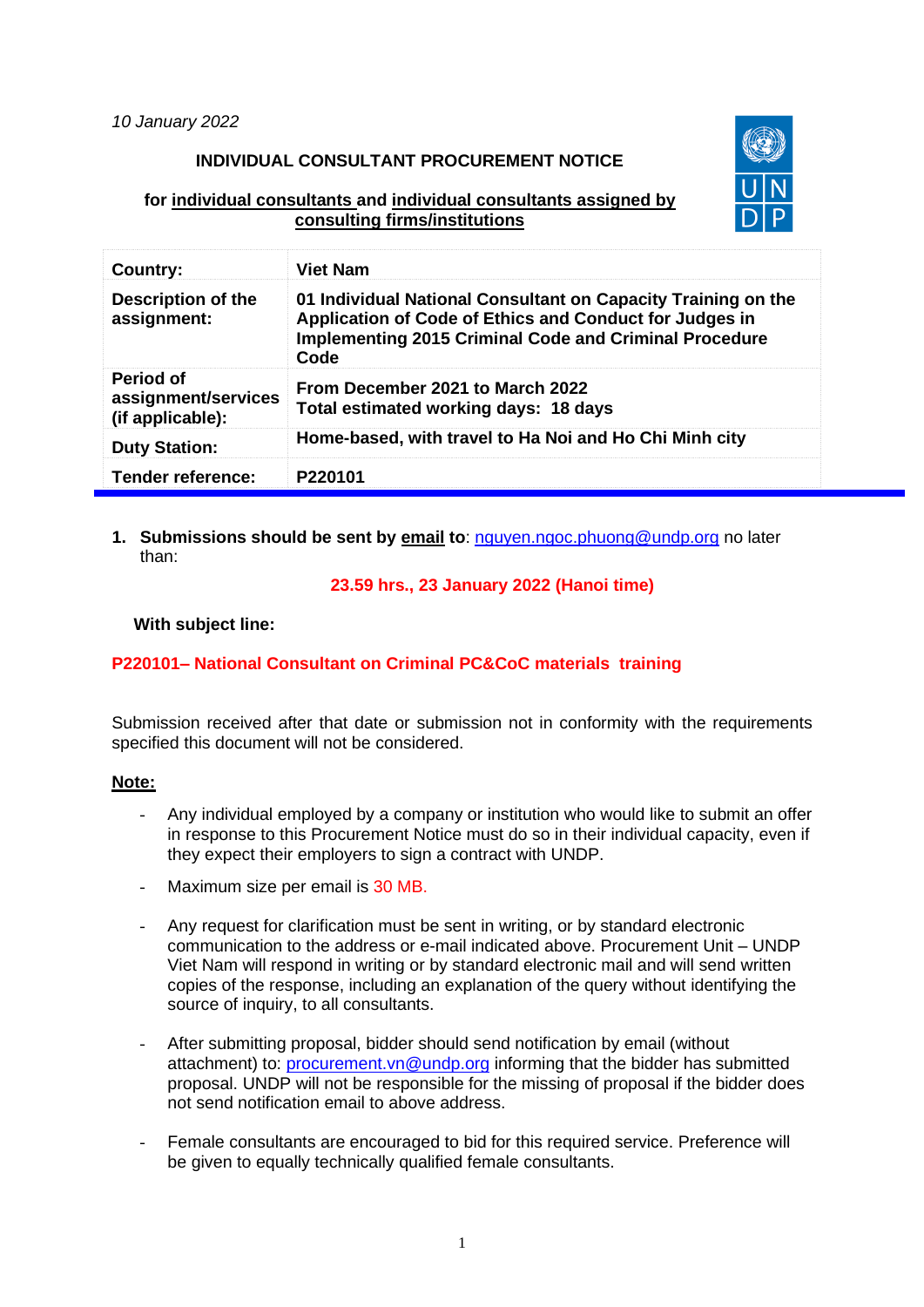## **2. Please find attached the relevant documents:**

• Term of References………………….............................................................. (Annex I) • [Individual Contract](http://www.undp.org/content/dam/vietnam/docs/Legalframework/31612_Individual_contract.pdf) & [General Conditions…](http://www.undp.org/content/dam/vietnam/docs/Legalframework/31613_General_Conditions_-_IC.pdf)……………………………….......(Annex II) • [Reimbursable Loan Agreement](http://www.vn.undp.org/content/dam/vietnam/docs/Legalframework/Reimbursable%20Loan%20Agreement%20formated.pdf) (for a consultant assigned by a firm)…...... (Annex III) • [Letter to UNDP Confirming Interest and](#page-10-0) Availability …………………………(Annex IV) • [Financial Proposal .](#page-14-0).………………………………………………………….….(Annex V)

### 3. **Interested individual consultants must submit the following documents/information (in English, PDF Format)** to demonstrate their qualifications:

## **a. Technical component:**

- Detailed CV addressing the experience and work you have done.
- Financial offer
- 1 similar training material in Vietnamese and English
- b. **Financial proposal (with your signature):**
- The financial proposal shall specify a total lump sum amount in **US dollar for International Consultant** including consultancy fees and all associated costs i.e. airfares, travel cost, meal, accommodation, tax, insurance etc. – see format of financial offer in Annex V.
- Please note that the cost of preparing a proposal and of negotiating a contract, including any related travel, is not reimbursable as a direct cost of the assignment.
- If quoted in other currency, prices shall be converted to the above currency at UN Exchange Rate at the submission deadline.

### **4. Evaluation**

The technical component will be evaluated using the following criteria:

| No. | <b>Requirement</b>                                                                                                                                                                                  | <b>Points</b> |
|-----|-----------------------------------------------------------------------------------------------------------------------------------------------------------------------------------------------------|---------------|
| 1   | Advanced university degree in law;                                                                                                                                                                  | 100           |
| 2   | At least 5 years of working experience in designing curriculum and<br>conducting judicial trainings; including and especially experience in<br>modern adult learner-centred teaching methodologies; | 400           |
| 3   | Proven track record in training materials development;<br>Experience working as facilitator of interactive workshops                                                                                | 200<br>200    |
| 4   | Excellent drafting skills in Vietnamese and English, by provision of 1<br>similar training material in Vietnamese and English                                                                       | 100           |
|     | Total                                                                                                                                                                                               | 1,000         |

A two-stage procedure is utilized in evaluating the submissions, with evaluation of the technical components being completed prior to any price proposals being opened and compared.

The price proposal will be opened only for submissions that passed the minimum technical score of 70% of the obtainable score of 1000 points in the evaluation of the technical component. The technical component is evaluated on the basis of its responsiveness to the Term of Reference (TOR). Maximum 1000 points will be given to the lowest offer and the other financial proposals will receive the points inversely proportional to their financial offers. i.e.  $St = 1000 \times Fm / F$ , in which Sf is the financial score, Fm is the lowest price and F the price of the submission under consideration.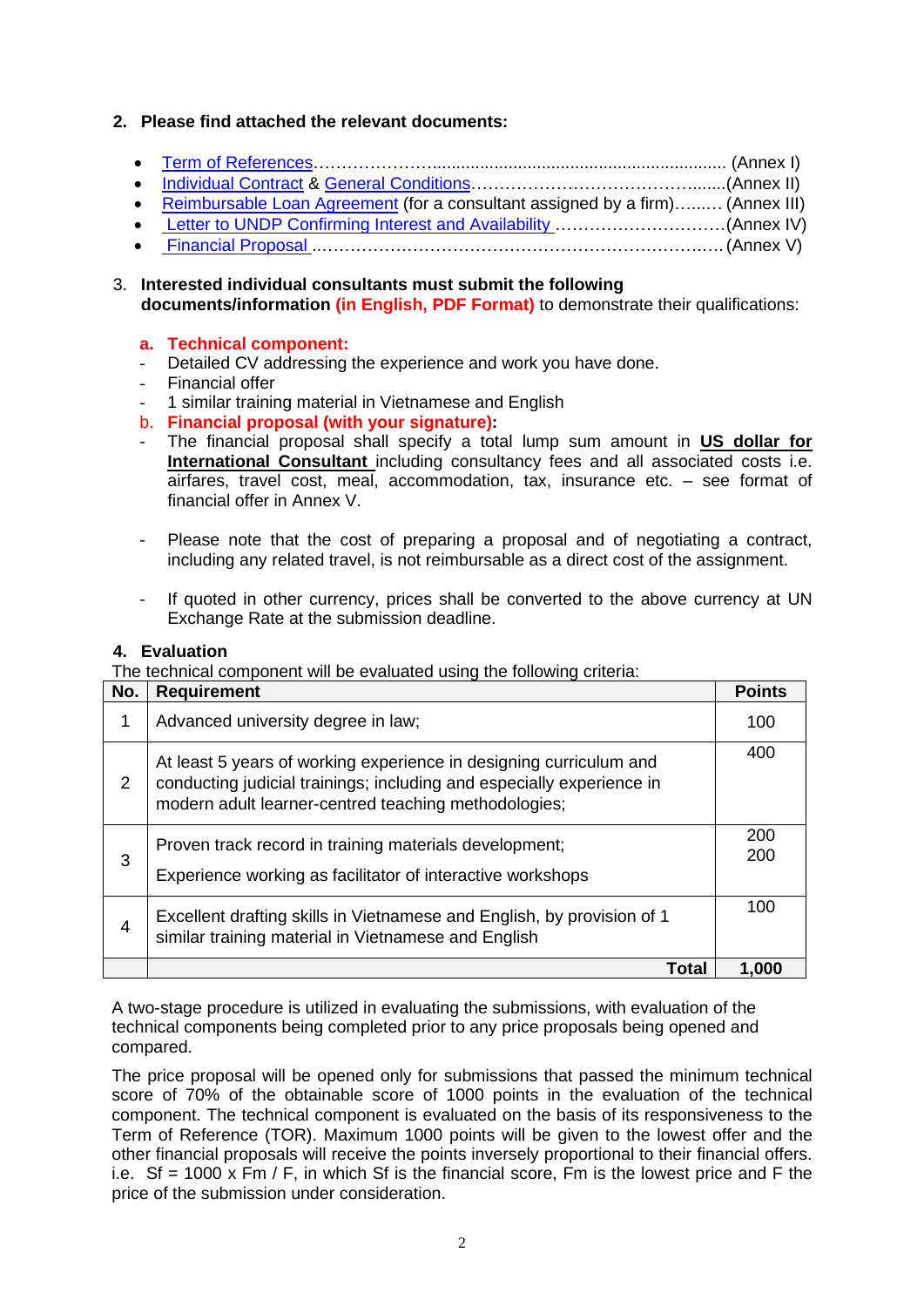The weight of technical points is 70% and financial points is 30%.

Submission obtaining the highest weighted points (technical points + financial points) will be selected subject to positive reference checks on the consultant's past performance.

Interview with the candidates may be held if deemed necessary.

### **5. Contract**

"Lump-sum" Individual Contract will be applied for freelance consultant (Annex II) "Lump-sum" RLA will be applied for consultant assigned by firm/institution/organization (Annex III)

Documents required before contract signing:

- International consultant whose work involves travel is required to complete the courses on BSAFE which the new online security awareness training is and submit certificate to UNDP before contract issuance.
- Note: In order to access the courses, please go to the following link: [https://training.dss.un.org](https://training.dss.un.org/)
- The training course takes around 3-4 hours to complete.
- Full medical examination and Statement of Fitness to work for consultants from and above 65 years of age and involve travel. (This is not a requirement for RLA contracts).
- Release letter in case the selected consultant is government official.

| No. | Deliverables as indicated in Section IV                                                                                           | Due Date   | <b>Payment</b><br><b>Amount</b> |
|-----|-----------------------------------------------------------------------------------------------------------------------------------|------------|---------------------------------|
|     | designed outlines of the trainer's manuals and<br>learner's handbooks using the revised and<br>updated materials provided by NC1, | 12/31/2021 | 30%                             |
| 2   | Two 2-day training workshops delivered                                                                                            | 2/30/2022  | 30%                             |
| 3   | Revised materials based on feedback received<br>from learners and prepare post workshop<br>reports                                | 3/31/2022  | 40%                             |

## **6. Payment**

### **7. Your proposals are received on the basis that you fully understand and accept these terms and conditions.**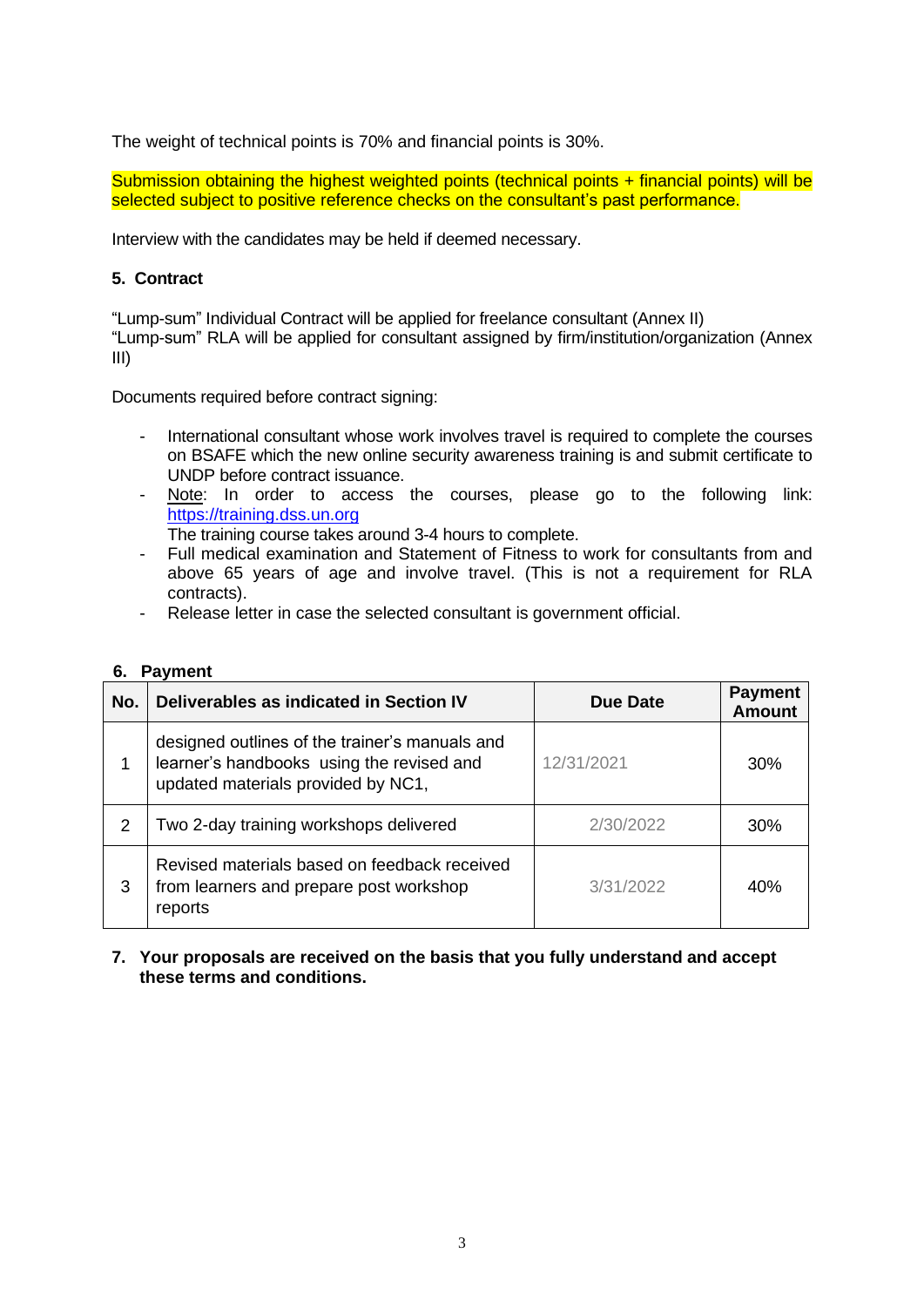

# **TERMS OF REFERENCE**

National Individual Consultant

**Ref#:** Enter Ref #

| Name of service:           | pacity Training on the Application of Code of Ethics and Conduct for<br>Judges in Implementing 2015 Criminal Code and Criminal Procedure<br>Code |  |  |  |  |
|----------------------------|--------------------------------------------------------------------------------------------------------------------------------------------------|--|--|--|--|
| <b>Project:</b>            | The EU Justice and Legal Empowerment Program in Vietnam (EU JULE)                                                                                |  |  |  |  |
| <b>Reporting to:</b>       | The Governance and Participation Unit of UNDP                                                                                                    |  |  |  |  |
| <b>Duty Station:</b>       | Home-based, with travel to Ha<br>Yes<br><b>Travel Required:</b><br>Noi and Ho Chi Minh city                                                      |  |  |  |  |
| Duration of<br>Assignment: | From November 2021 to March 2022                                                                                                                 |  |  |  |  |
| <b>Start Date:</b>         | 11/30/2021<br>End Date:<br>3/31/2022                                                                                                             |  |  |  |  |

# **BACKGROUND & PROJECT DESCRIPTION**

In Viet Nam, judges are appointed by the State President to exercise judicial power on behalf of the State. A judge's position is of great responsibility and noble honour. In the process of building the socialist rule-of-law State, the Party, State and People request judges to perform their duties on an impartial, objective and law-biding basis. Judges are expected to become the symbol of moral integrity and adhere to the core principles of the constitution and in line with the teaching of President Ho Chi Minh, according to which, judges must "serve the public, observe the law, be fair and impartial" and "be close to the people, understand the people, help the people, learn from the people".

Viet Nam promulgated Criminal Code, Criminal Procedure Code in 2015 (the 2015 Codes).

*2015 Criminal Code and Criminal Procedure Code (the 2015 Criminal Codes)*

The 2015 Criminal Procedure Code amended 25 principles to reflect more profoundly the 2013 Constitution. Most importantly, the Code added new principles to better ensure the human rights enshrined by the Constitution including, inter alia: presumption of innocence (Article 13); no one is convicted twice for a crime (Article 14); and guarantee of adversarial principles in trials (Article 26). The Codes further stipulates provisions to ensure adversarial procedures in handling criminal cases. It specifies the order and procedures in each stage of the proceeding in order to tackle practical shortcomings. The Code also strengthens the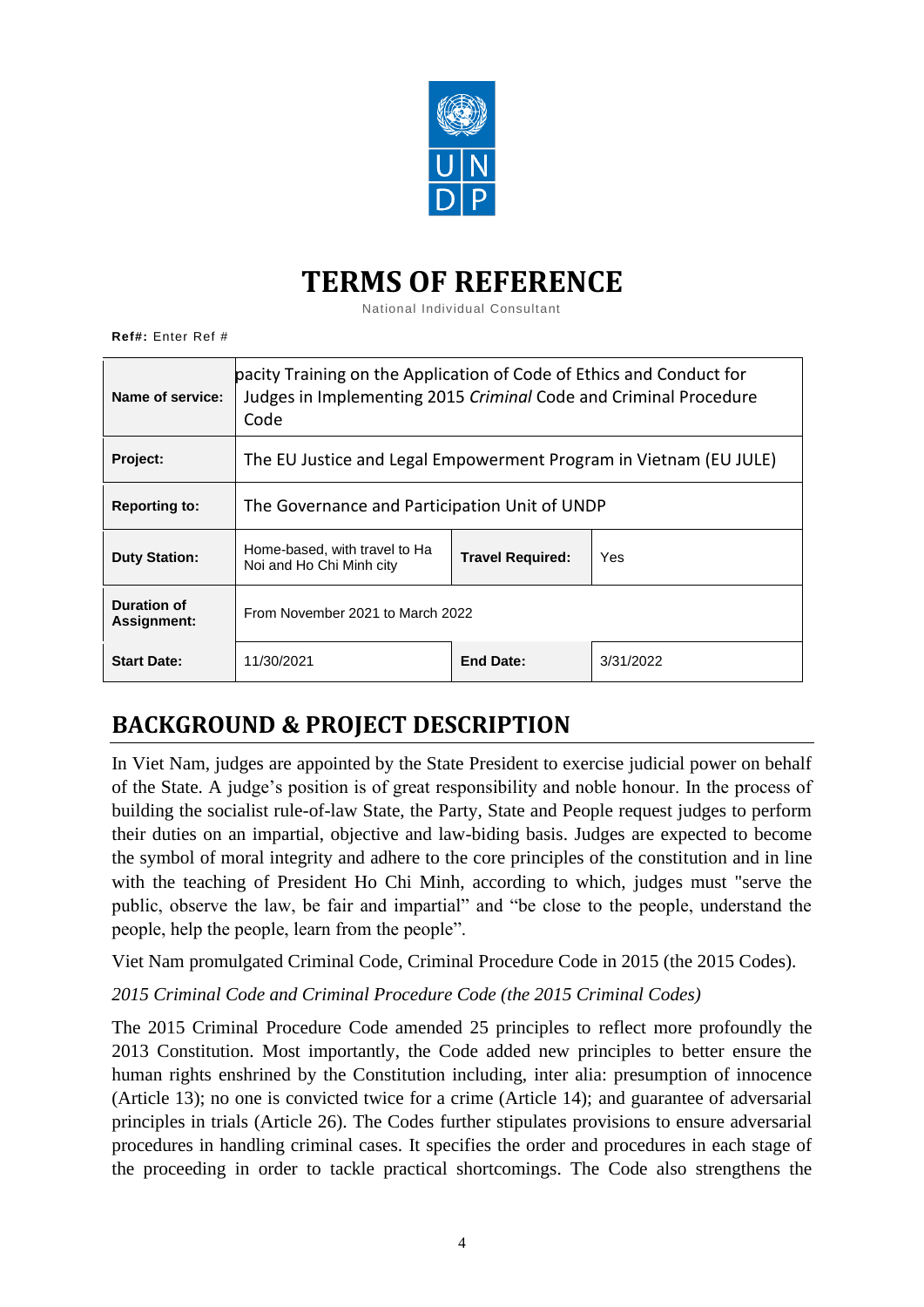guarantee of the right to defense of the accused. All new provisions in the Codes aim at better ensuring human rights.

# *2018 Code of Ethics and Conduct for Judges (CoC)*

In July 2018, the Supreme People's Courts promulgated the Code of Ethics and Conduct for Judges (CoC). Training on important ethics and conduct that judges must strictly adhere has been a pressing need. One of the key tasks is to show judges the relationship between provisions and requirements of 2015 Codes and the CoC. More importantly, judges need to be trained on how to apply the new provisions of the Codes while complying with the ethical and behavioural standards of their profession.

In 2019 and 2020, under the EU Justice and Legal Empowerment Programme (EU JULE) funded by the European Union, UNDP supported the Supreme People's Court (SPC) to produce a set of training materials on the Application of Code of Ethics and Conduct for Judges in Implementing 2015 *Criminal* Procedure Code and Criminal Code. The set of training materials contain useful and practical guidance that judges could apply in hearing criminal cases. Using the materials, two training workshops were organised for more than 140 judges and court officials in various provinces in the North and South of Viet Nam. Although the workshops were successful with high turnout of participants, they were still largely delivered in the top-down traditional way where interaction between trainers and participants was minimal.

Within the framework of EU JULE programme for 2021, UNDP continues supporting SPC to revise and improve the existing set of materials (about 30 pages), with the orientation to adopt interactive and learners-centred methodologies in order to enhance their impacts. Subsequently, 2 two-day training workshops will be organized, tentatively in Q1/2022 with the participation of judges and court officers of the High Courts and Provincial Courts, who did not participate in the previous trainings in 2019 and 2020.

UNDP is hiring 2 national consultants (NCs) to carry out two key tasks: 1) revise and improve the existing set of materials; and 2) conduct two two-day training workshops. Of these two NCs, one NC is criminal law expert who takes primary responsibility in revising the content of the training materials and conduct the training workshops as key trainer (NC1, or NC1-Criminal). The other NC is in charge of designing activities to deliver the training content and conducting the training workshop as facilitator (NC2).

# **This TOR is for NC2 – Training methodology expert and facilitator**

# **OBJECTIVES**

- (1) To revise the two existing sets of training materials to adopt interactive and learnerscentred methodologies – (with instructions on how to adapt for online format training). In particular:
	- (i) Design lesson plans with interactive activities to deliver the content of the training (based on the revised/updated materials provided by NC1);
	- (ii) Design outlines for the learner's handbook and trainer's manual;
	- (iii) Include an agenda for a two-day training workshop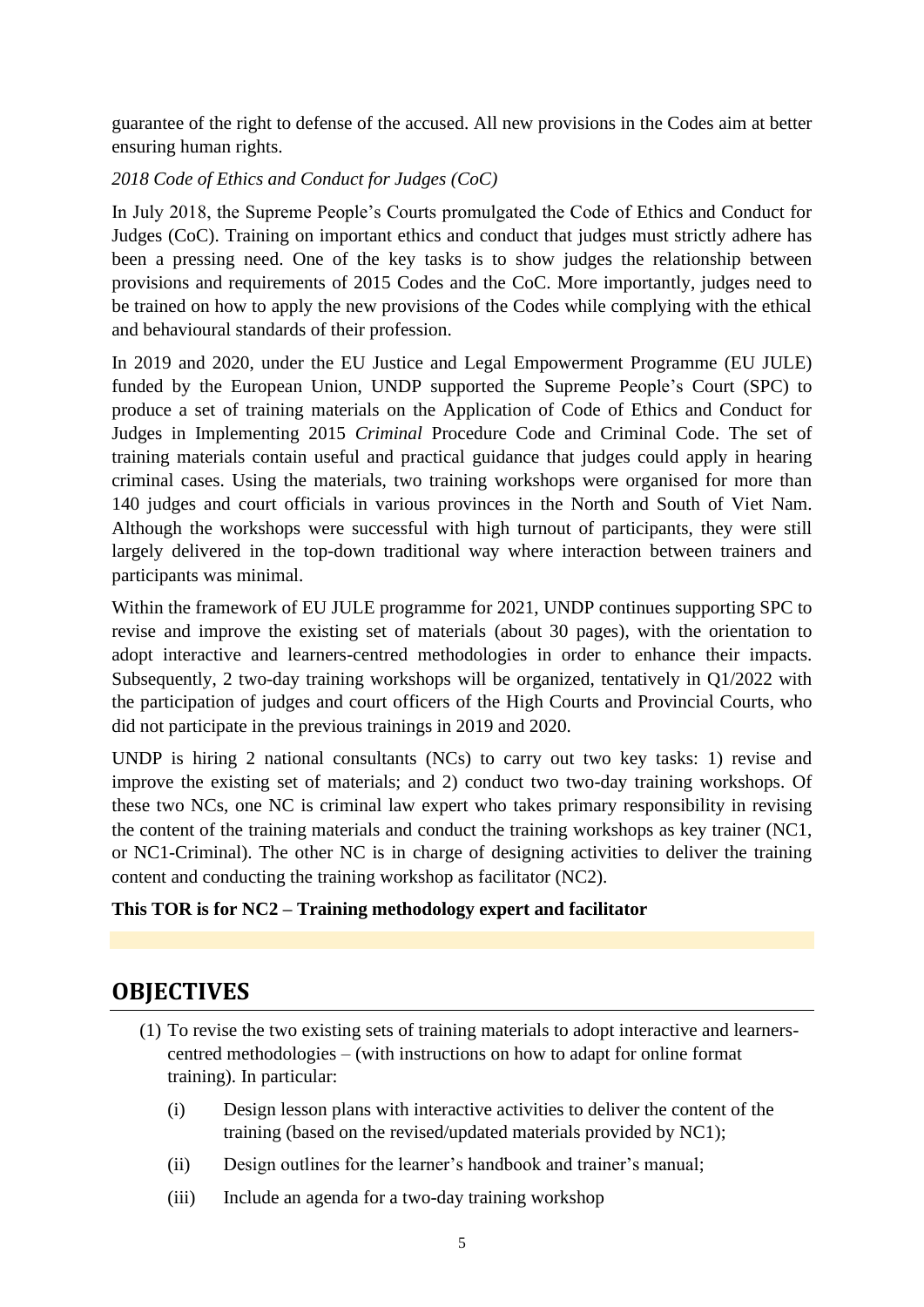- (iv) Collaborate with NC1 to develop the learner's handbook and trainer's manual
- (2) Facilitate 2 two-day training workshops on for judges and court officials in Ha Noi and Ho Chi Minh city. Using the revised materials (as set out under (1)), the training workshops aim at raising awareness of judges, who did not participate in previous workshops in 2019 and 2020, on the relationship between provisions of the 2015 Codes and the CoC. Accordingly, the training workshops concentrate on:
	- (i) Knowledge:
		- Awareness on codes of conduct in other countries and international standards (Bangalore Principles);
		- Understand the provisions of the CoC and identifying areas where judges must pay close attention in complying while carrying out their function as a judge in a criminal case;
		- Understand other provisions of the 2015 Codes and other laws and regulations governing the conduct of judges.
	- (ii) Skills:
		- Be able to clarify the applications of the CoC and the Codes in the settlement of criminal cases;
		- Criminal judgement writing skills
	- (iii) Value:
		- Appreciate the links between the CoC and the 2015 Codes in their practice as judges of criminal cases;

# **SCOPE OF WORK**

The successful consultant will be expected to be responsible for the following:

1. Deliverables & Implementation Timeline

Language of deliverables as specified below:

| No.           | <b>Deliverable</b>                                                                                                                                                                  | <b>Estimated days</b><br>to complete | <b>Target</b><br>due date |
|---------------|-------------------------------------------------------------------------------------------------------------------------------------------------------------------------------------|--------------------------------------|---------------------------|
| 1             | Using the revised and updated materials provided<br>by NC1, design outlines of the trainer's manual and<br>learner's handbook (in Vietnamese)                                       | $\mathfrak{p}$                       | 1/1/2021                  |
| $\mathcal{P}$ | Draft agenda for 2 day-training workshops (in<br>consultation with NC1) (in Vietnamese)                                                                                             | $\mathcal{P}$                        | 1/5/2022                  |
| 3             | Design lesson plans and agenda for the two trainer's<br>manual and two learner's handbook, incorporating<br>feedback and comments from NC1 to improve the<br>drafts (in Vietnamese) | 4                                    | 1/30/2022                 |
| 4             | Ensure the consistency between learner's handbook                                                                                                                                   | 2                                    | 2/1/2022                  |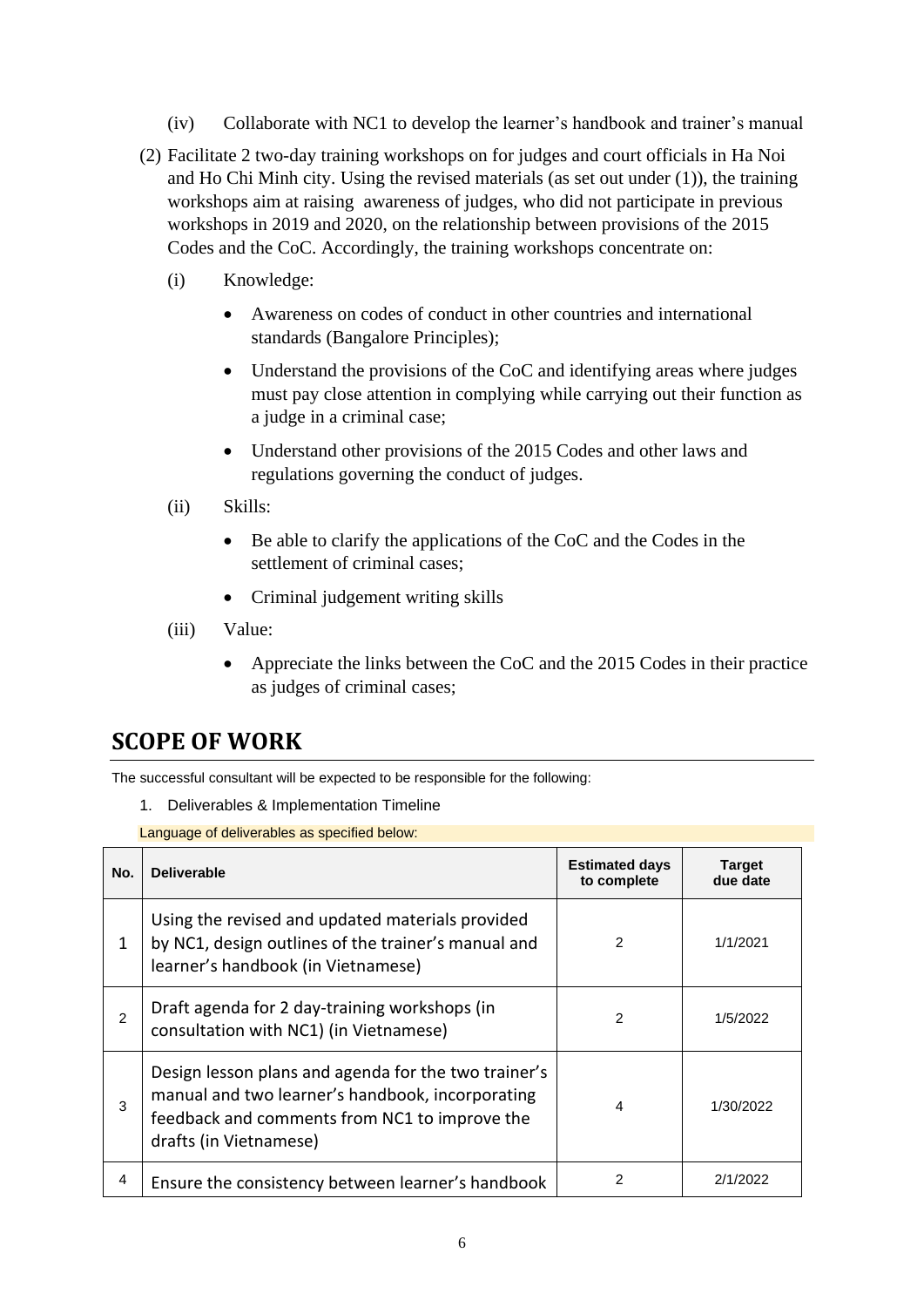|   | and trainer's manual (in Vietnamese)                                                                                                                           |                |          |
|---|----------------------------------------------------------------------------------------------------------------------------------------------------------------|----------------|----------|
| 5 | Prepare the summaries in Vietnamese and English<br>(see below - Expected results)                                                                              | $\overline{2}$ | 2/2022   |
| 6 | Prepare for the 2 training workshops (in<br>Vietnamese)                                                                                                        | $\mathfrak{p}$ | 3/1/2022 |
| 7 | Facilitate 2 two-day training workshops (in<br>Vietnamese)                                                                                                     | 4              | 2/2022   |
| 8 | With NC1, revise the materials based on feedback<br>received from learners and prepare post workshop<br>report (see below-Expected results) (in<br>Vietnamese) | $\mathfrak{p}$ | 3/0/2022 |
|   | Total                                                                                                                                                          | 18             |          |

Expected results

*Pre- training:*

One set of training materials on the Application of Code of Ethics and Conduct for Judges in Implementing 2015 Criminal Procedure Code and Criminal Code which will be used for two-day training workshop (with instructions on how to deliver online format training). Each set includes

i**) Learners' handbook in Vietnamese**, which includes: Introduction of Bangalore principles, good practices in other countries; provisions of the CoC and identifying areas where judges must pay close attention in complying while carrying out their function as a judge in a criminal case; provisions of the Codes and other laws and legal regulations governing the conduct of judges; the links between the the CoC and the Codes in practice; and criminal judgement writing skills.

Each topic incorporates a detailed lesson plan.

**ii) A summary of learners' handbook in English and Vietnamese** that includes introduction, objectives, targeted users, learning methodologies, learning agenda, detailed outline of the handbook, summary of key contents of each topic.

**iii) The trainers' manual in Vietnamese** are aligned with the structure of the learners' handbook, including but not limited to:

Training agenda

Guiding notes for trainers to conduct learner-centered participatory training methodologies. Using online platform with appropriate training methodologies will be also included.

Lesson plans designed for each topic, including objectives, methodologies for each activity, training aid and tools.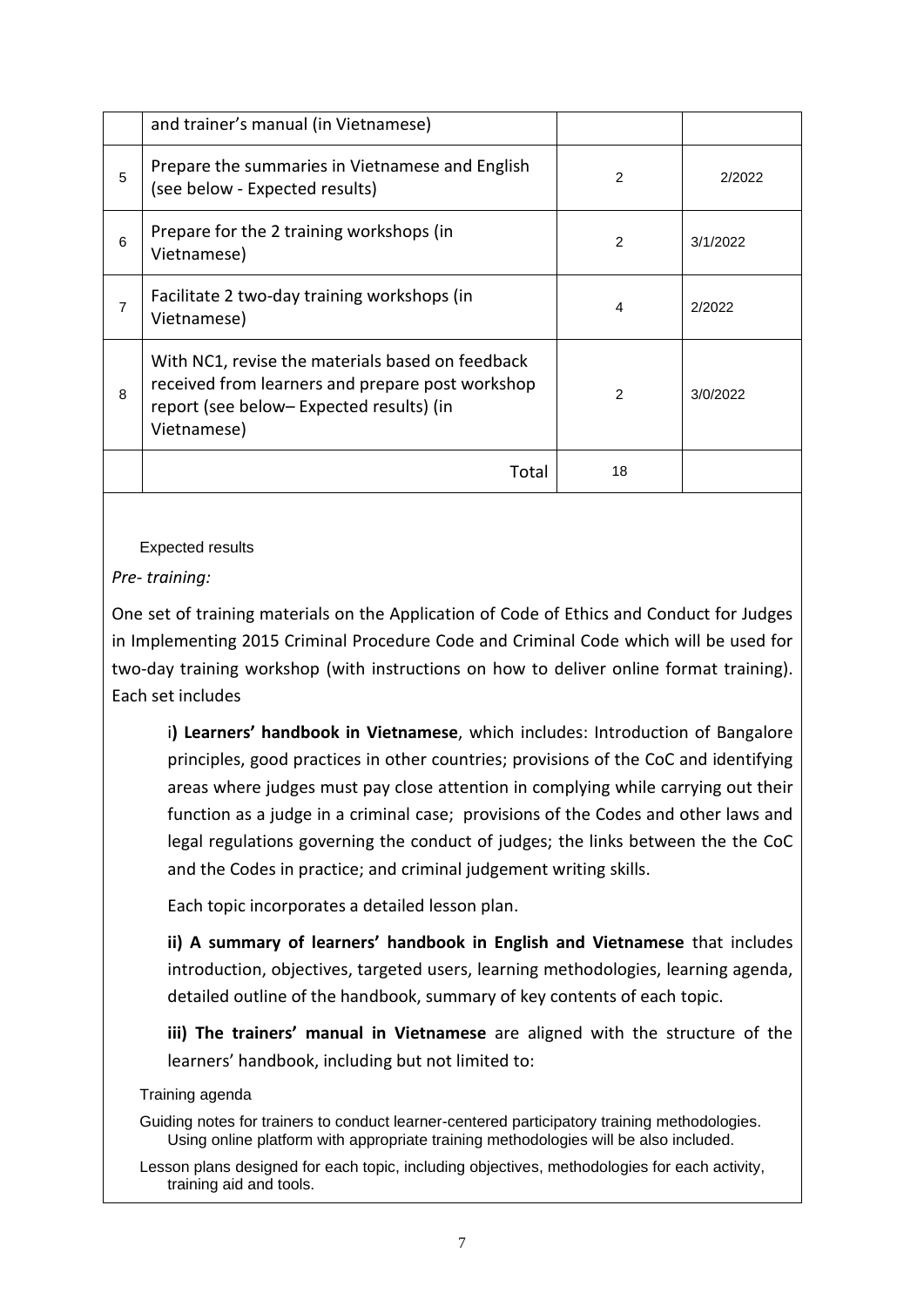Presentation if any or other training visual aid tools such as videos, posters, and other illustration tools, etc.)

Pre and post training evaluation forms.

### **iv) A summary of the trainers' manual in English and Vietnamese that includes**

Introduction of the manual including objectives, target audiences, methodologies and approaches.

Detailed outline of the manual

Summary of the modules/lessons, each topic or lesson should cover its objectives, expected results after the lesson, training methodologies for each of the activities;

Pre and post training evaluation forms.

*Post- training:*

02 training reports corresponding with 02 training workshops. Each report must include: final training materials; trainers' reflective notes on the use of their materials and their suggestions to improve them; a report on perceptions and feedback of learners after receiving the training (with clear indications of the level of improvement in their knowledge (what), skills (how) and value (why), as well as their feedback on the training skills of the trainer.

# **DURATION OF ASSIGNMENT, DUTY STATION & EXPECTED PLACES OF TRAVEL**

**Estimated number of working days**: 18 working days from 11/30/2021 to 3/31/2022.

**Duty station**: Home-based with travel to Ha Noi and Ho Chi Minh city

**Expected places of travel**: Hanoi and Ho Chi Minh city. 2 working days in each location (4 working days in total)

Click or tap here to enter text.

# **PROVISION OF MONITORING & PROGRESS CONTROL**

NC2 is expected to work with NC1 on this assignment, under the monitoring of the Programme Officer in charge in the UNDP Governance and Participation Uni in order to deliver the final products as described in III – Scope of Work.

Click or tap here to enter text.

# **ADMINISTRATIVE SUPPORT & REFERENCE DOCUMENTS**

# **Administrative Support**

The Supreme People's Court (SPC) will organise t 2-day training workshops in collaboration with UNDP. Cost of these training workshops to be borne by SPC.

Click or tap here to enter text.

# **Reference Documents**

Existing training materials will be provided to the selected consultant upon contract signing

Click or tap here to enter text.

# **DEGREE OF EXPERTISE & QUALIFICATIONS**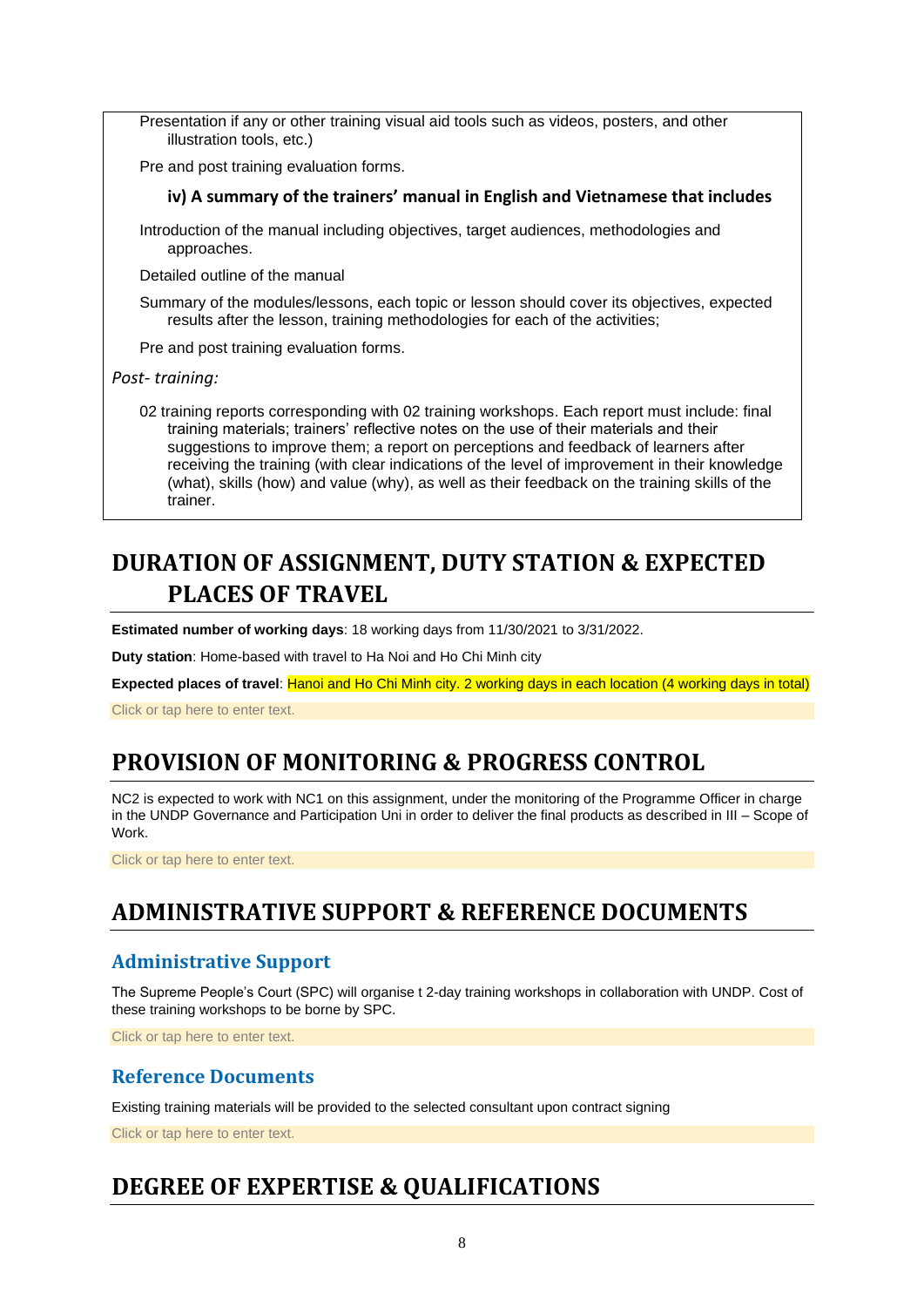| <b>Qualifications</b>                             | Advanced university degree in law;                                                                                                                                                         |
|---------------------------------------------------|--------------------------------------------------------------------------------------------------------------------------------------------------------------------------------------------|
| <b>Relevant Professional</b><br><b>Experience</b> | 5 years of working experience in designing curriculum and conducting judicial<br>trainings; including and especially experience in modern adult learner-centred<br>teaching methodologies; |
| <b>Other Competencies</b>                         | Proven track record in training materials development;<br>Experience working as facilitator of interactive workshops                                                                       |
| <b>Language Requirements</b>                      | Excellent drafting skills in Vietnamese and English;                                                                                                                                       |

# **PAYMENT TERMS**

| No. | Deliverables as indicated in Section IV                                                                                           | Due Date   | <b>Payment</b><br>Amount |
|-----|-----------------------------------------------------------------------------------------------------------------------------------|------------|--------------------------|
|     | designed outlines of the trainer's manuals and<br>learner's handbooks using the revised and<br>updated materials provided by NC1, | 12/31/2021 | 30%                      |
| 2   | Two 2-day training workshops delivered                                                                                            | 2/30/2022  | 30%                      |
| 3   | Revised materials based on feedback received<br>from learners and prepare post workshop<br>reports                                | 3/31/2022  | 40%                      |

# **CONSULTANT PRESENCE REQUIRED ON DUTY STATION**

☒ NONE ☐ PARTIAL ☐ INTERMITTENT ☐ FULL-TIME

Click or tap here to enter text.

# **EVALUATION CRITERIA**

| No.           | <b>Requirement</b>                                                                                                                                                                                  | <b>Points</b> |
|---------------|-----------------------------------------------------------------------------------------------------------------------------------------------------------------------------------------------------|---------------|
| 1             | Advanced university degree in law;                                                                                                                                                                  | 100           |
| $\mathcal{P}$ | At least 5 years of working experience in designing curriculum and conducting judicial<br>trainings; including and especially experience in modern adult learner-centred teaching<br>methodologies; | 400           |
| 3             | Proven track record in training materials development;<br>Experience working as facilitator of interactive workshops                                                                                | 200<br>200    |
| 4             | Excellent drafting skills in Vietnamese and English, by provision of 1 similar training<br>material in Vietnamese and English                                                                       | 100           |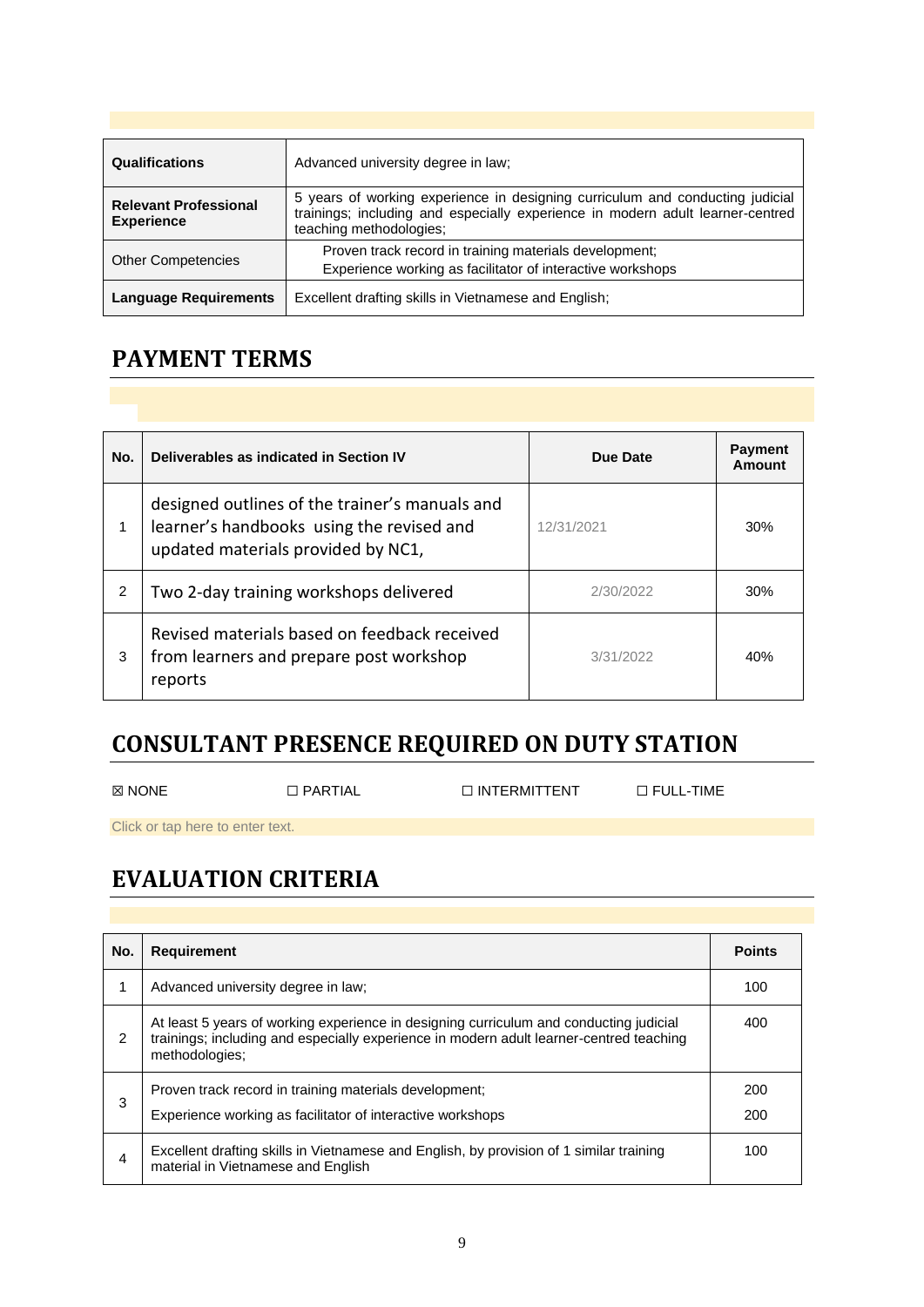# **Criteria for Evaluation of Proposal**

Offers will be evaluated according to the Combined Scoring method – where the educational background and experience on similar assignments will be weighted at 70% and the financial proposal will weigh at 30% of the total scoring.

The applicant receiving the Highest Combined Score and meeting other requirements in the Procurement Notice will be awarded the contract.

# **Documents for Submission**

Applicants will be expected to include the following along with their application:

#### 1. **Core Documents**

**Letter of Confirmation of Interest and Availability** using the template provided by UNDP;

**Current and complete CV** in English;

01 similar **sample training material** (if required);

**Financial offer** using the standard UNDP template.

## 2. **Additional Documents**

N/A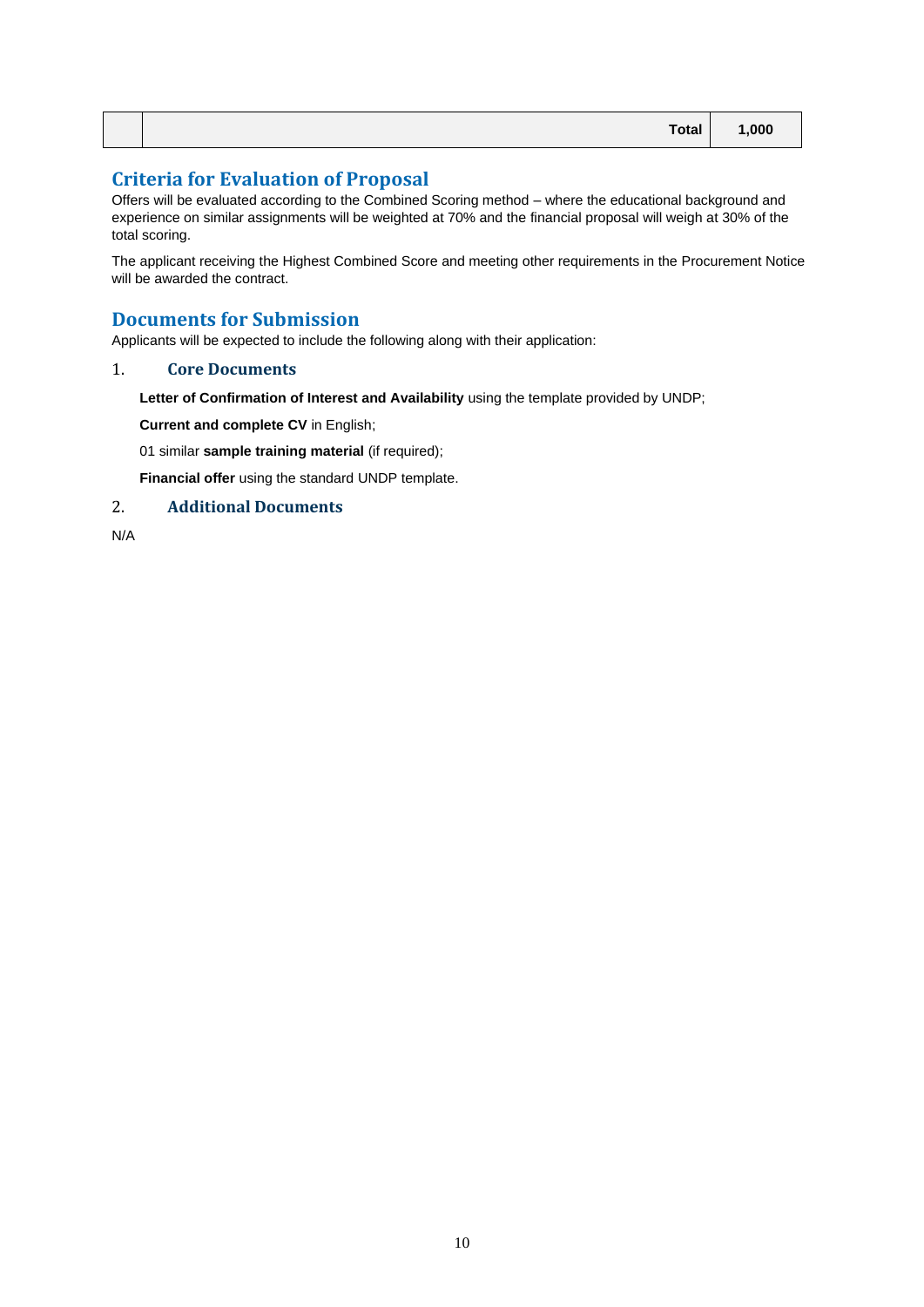# <span id="page-10-0"></span>ANNEX IV

### **OFFEROR'S LETTER TO UNDP**

### **CONFIRMING INTEREST AND AVAILABILITY FOR THE INDIVIDUAL CONTRACTOR (IC) ASSIGNMENT**

Date and the state of the state of the state of the state of the state of the state of the state of the state of the state of the state of the state of the state of the state of the state of the state of the state of the s

*(Name of Resident Representative/Bureau Director)* United Nations Development Programme *(Specify complete office address)*

Dear Sir/Madam:

I hereby declare that:

- A) I have read, understood and hereby accept the Terms of Reference describing the duties and responsibilities of [*indicate title of assignment*] under the [*state project title*];
- B) I have also read, understood and hereby accept UNDP's General Conditions of Contract for the Services of the Individual Contractors;
- C) I hereby propose my services and I confirm my interest in performing the assignment through the submission of my CV which I have duly signed and attached hereto as Annex 1;
- D) In compliance with the requirements of the Terms of Reference, I hereby confirm that I am available for the entire duration of the assignment, and I shall perform the services in the manner described in my proposed approach/methodology which I have attached hereto as Annex 3 [delete this item if the TOR does not require submission of this document];
- E) I hereby propose to complete the services based on the following payment rate: *[please check the box corresponding to the preferred option]:*



 An all-inclusive daily fee of [*state amount in words and in numbers indicating currency]*

 A total lump sum of [*state amount in words and in numbers, indicating exact currency*, payable in the manner described in the Terms of Reference.

- F) For your evaluation, the breakdown of the abovementioned all-inclusive amount is attached hereto as Annex V;
- G) I recognize that the payment of the abovementioned amounts due to me shall be based on my delivery of outputs within the timeframe specified in the TOR, which shall be subject to UNDP's review, acceptance and payment certification procedures;
- H) This offer shall remain valid for a total period of \_\_\_\_\_\_\_\_\_\_\_ days [*minimum of 90 days*] after the submission deadline;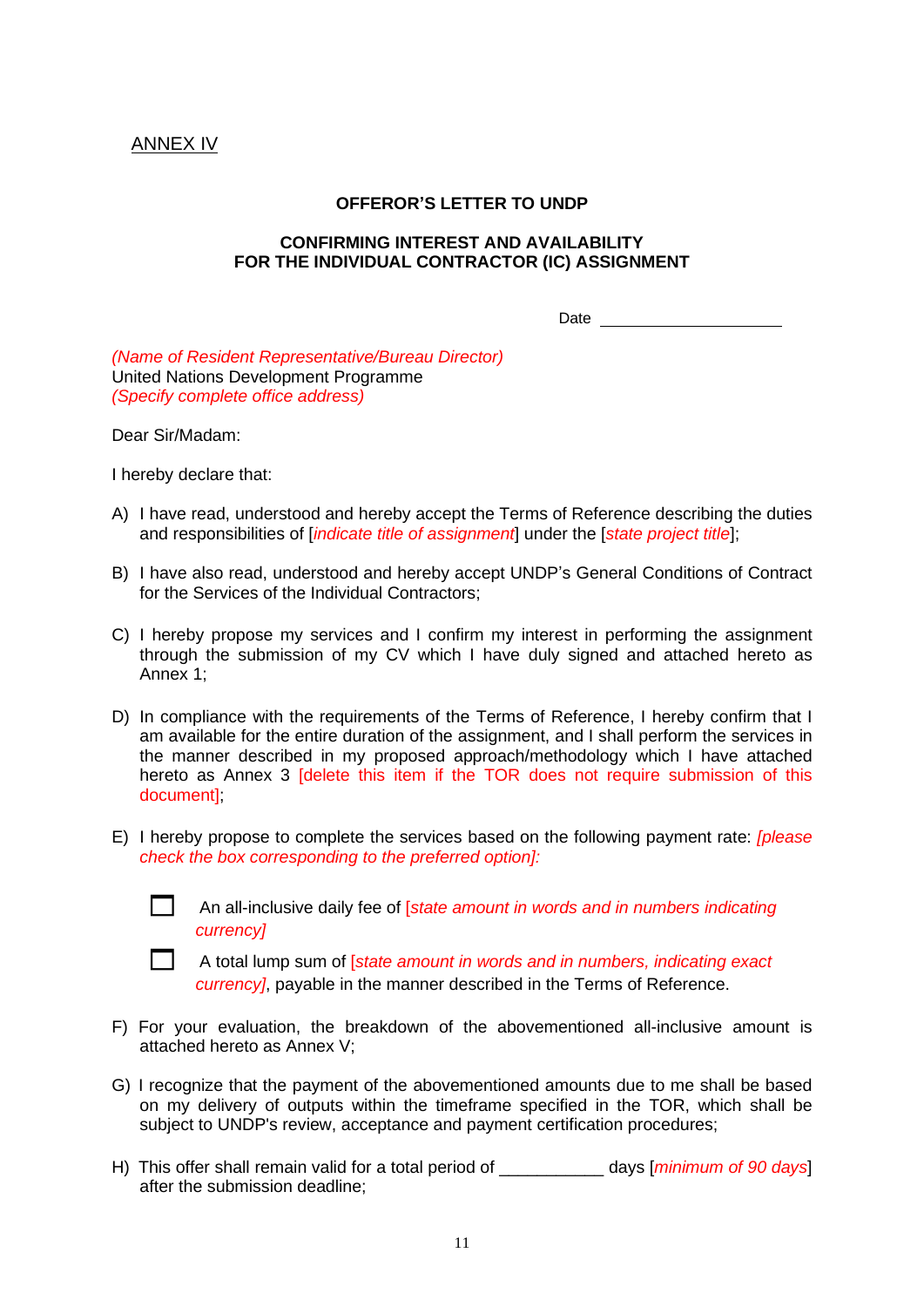- I) I confirm that I have no first degree relative (mother, father, son, daughter, spouse/partner, brother or sister) currently employed with any UN agency or office *[disclose the name of the relative, the UN office employing the relative, and the relationship if, any such relationship exists];*
- J) If I am selected for this assignment, I shall *[please check the appropriate box]:*
	-

Sign an Individual Contract with UNDP;

 Request my employer *[state name of company/organization/institution]* to sign with UNDP a Reimbursable Loan Agreement (RLA), for and on my behalf. The contact person and details of my employer for this purpose are as follows:

K) I hereby confirm that *[check all that applies]*:

 At the time of this submission, I have no active Individual Contract or any form of engagement with any Business Unit of UNDP;

I am currently engaged with UNDP and/or other entities for the following work:

| <b>Assignment</b> | <b>Contract</b><br>Type | <b>UNDP Business</b><br>Unit / Name of<br><b>Institution/Company</b> | <b>Contract</b><br><b>Duration</b> | <b>Contract</b><br><b>Amount</b> |
|-------------------|-------------------------|----------------------------------------------------------------------|------------------------------------|----------------------------------|
|                   |                         |                                                                      |                                    |                                  |
|                   |                         |                                                                      |                                    |                                  |

 $\Box$  I am also anticipating conclusion of the following work from UNDP and/or other entities for which I have submitted a proposal:

| <b>Assignment</b> | <b>Contract</b><br>Type | Name of<br>Institution/<br>Company | <b>Contract</b><br><b>Duration</b> | <b>Contract</b><br>Amount |
|-------------------|-------------------------|------------------------------------|------------------------------------|---------------------------|
|                   |                         |                                    |                                    |                           |
|                   |                         |                                    |                                    |                           |

- L) I fully understand and recognize that UNDP is not bound to accept this proposal, and I also understand and accept that I shall bear all costs associated with its preparation and submission and that UNDP will in no case be responsible or liable for those costs, regardless of the conduct or outcome of the selection process.
- M) *If you are a former staff member of the United Nations recently separated, please add this section to your letter:* I hereby confirm that I have complied with the minimum break in service required before I can be eligible for an Individual Contract.
- N) I also fully understand that, if I am engaged as an Individual Contractor, I have no expectations nor entitlements whatsoever to be re-instated or re-employed as a staff member.
- O) Are any of your relatives employed by UNDP, any other UN organization or any other public international organization?

 $YES$   $\Box$  NC $\Box$  If the answer is "yes", give the following information: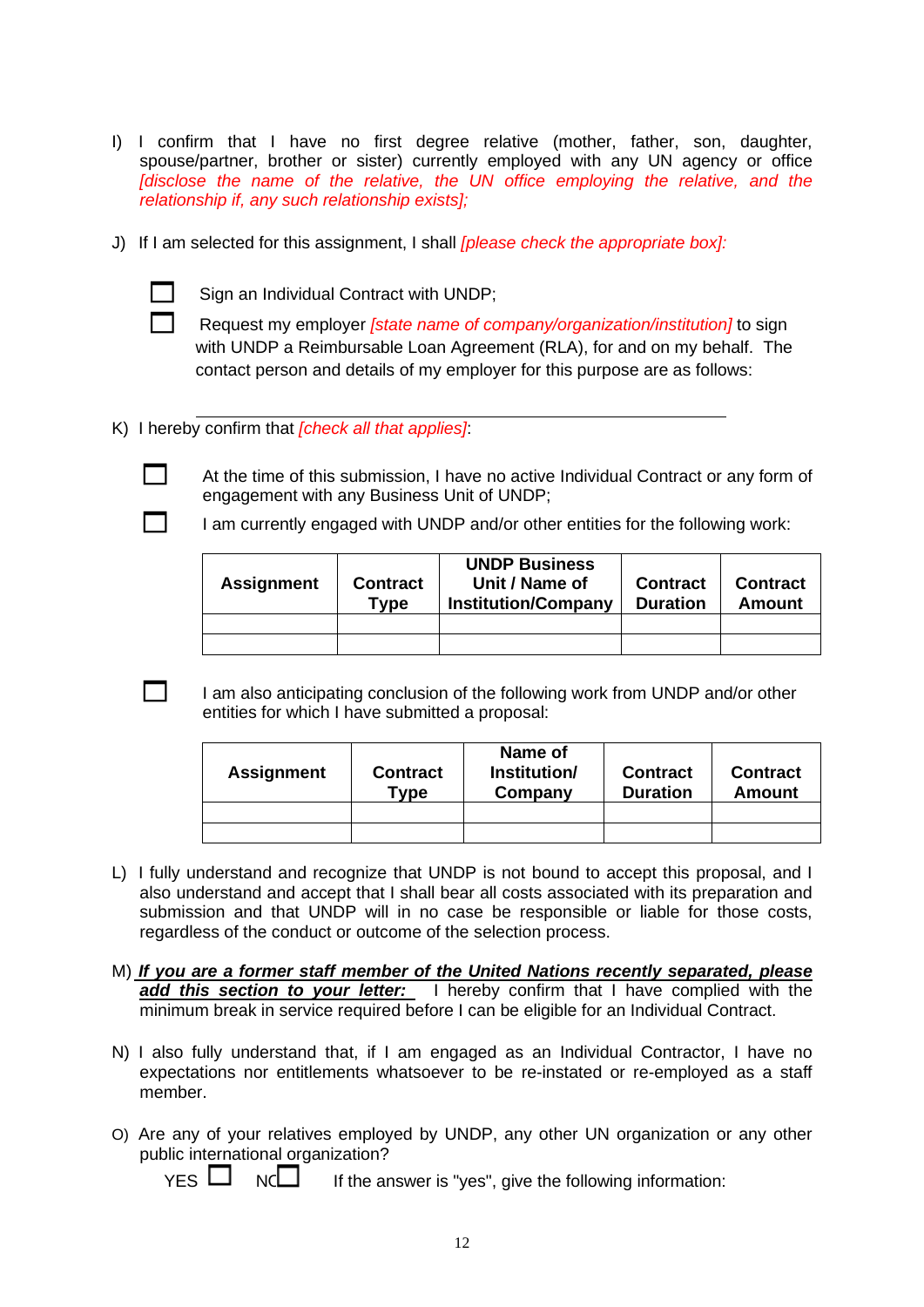| <b>Name</b> | <b>Relationship</b> | <b>Name of International</b><br>Organization |  |
|-------------|---------------------|----------------------------------------------|--|
|             |                     |                                              |  |
|             |                     |                                              |  |
|             |                     |                                              |  |

- P) Do you have any objections to our making enquiries of your present employer?  $YFS \Box$  NO  $\Pi$
- Q) Are you now, or have you ever been a permanent civil servant in your government's employ?

 $YES \Box NO \Box$  If answer is "ves", WHEN?

R) REFERENCES: List three persons, not related to you, who are familiar with your character and qualifications.

| <b>Full Name</b> | <b>Full Address</b> | <b>Business or Occupation</b> |
|------------------|---------------------|-------------------------------|
|                  |                     |                               |
|                  |                     |                               |
|                  |                     |                               |

S) Have you been arrested, indicted, or summoned into court as a defendant in a criminal proceeding, or convicted, fined or imprisoned for the violation of any law (excluding minor traffic violations)?

 $YES \Box$  NO  $\Box$  If "yes", give full particulars of each case in an attached statement.

I certify that the statements made by me in answer to the foregoing questions are true, complete and correct to the best of my knowledge and belief. I understand that any misrepresentation or material omission made on a Personal History form or other document requested by the Organization may result in the termination of the service contract or special services agreement without notice.

DATE: SIGNATURE:

NB. You will be requested to supply documentary evidence which support the statements you have made above. Do not, however, send any documentary evidence until you have been asked to do so and, in any event, do not submit the original texts of references or testimonials unless they have been obtained for the sole use of UNDP.

**Annexes** *[please check all that applies]***:**

CV shall include Education/Qualification, Processional Certification, Employment Records /Experience

**Breakdown of Costs Supporting the Final All-Inclusive Price as per Template**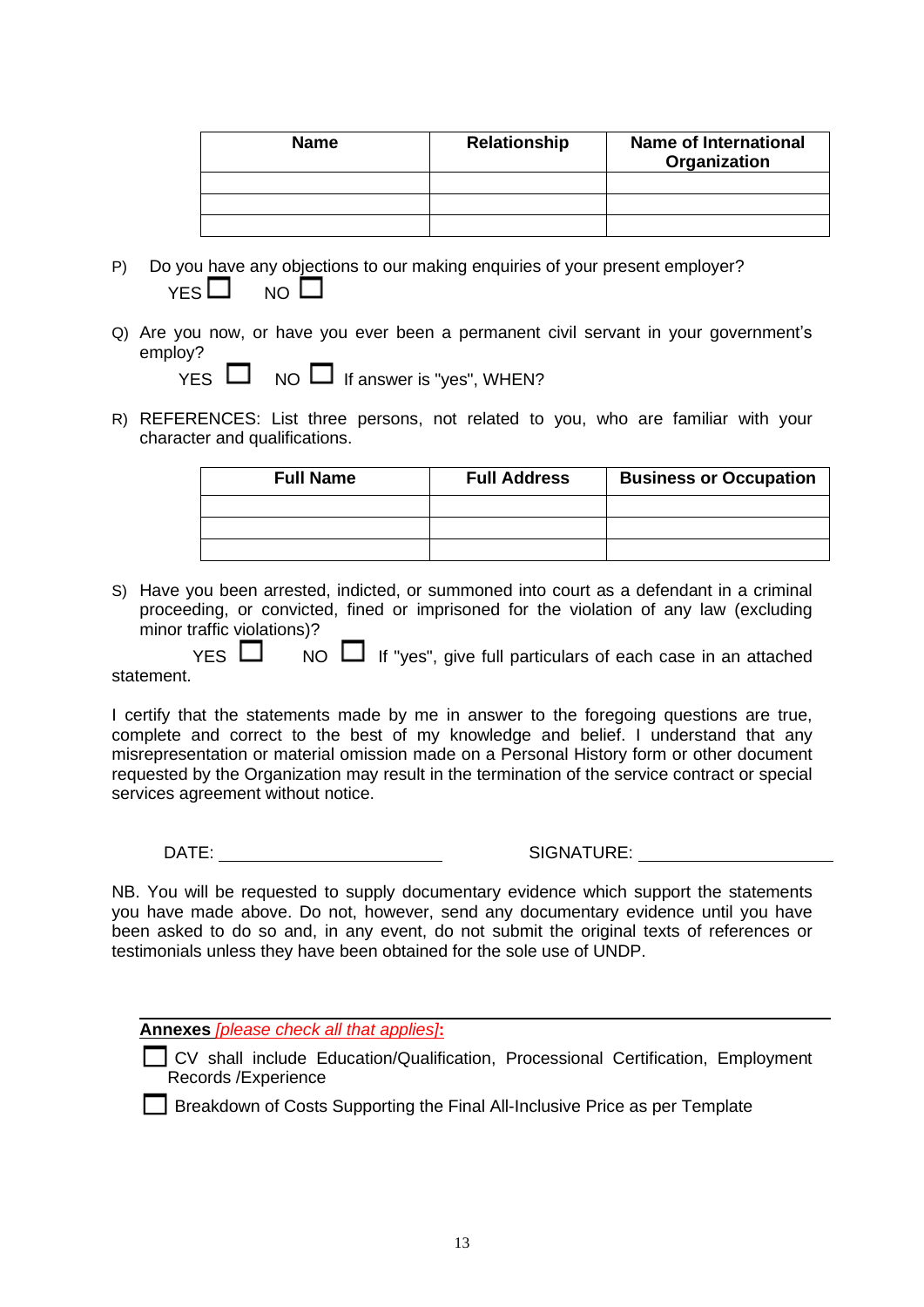# **GUIDELINES FOR CV PREPARATION**

WE REQUEST THAT YOU USE THE FOLLOWING CHECKLIST WHEN PREPARING Your CV: Limit the CV to 3 or 4 pages NAME (First, Middle Initial, Family Name) Address: City, Region/State, Province, Postal Code Country: Telephone, Facsimile and other numbers Internet Address: Sex, Date of Birth, Nationality, Other Citizenship, Marital Status Company associated with (if applicable, include company name, contact person and phone number)

# SUMMARY OF EXPERTISE

Field(s) of expertise (be as specific as possible) Particular development competencies-thematic (e.g. Women in Development, NGOs, Privatization, Sustainable Development) or technical (e.g. project design/evaluation) Credentials/education/training, relevant to the expertise

# LANGUAGES

Mother Tongue: Indicate written and verbal proficiency of your English:

## SUMMARY OF RELEVANT WORK EXPERIENCE

Provide an overview of work history in reverse chronological order. Provide dates, your function/title, the area of work and the major accomplishments include honorarium/salary. References (name and contact email address) must be provided for each assignment undertaken by the consultant that UNDP may contact.

## UN SYSTEM EXPERIENCE

If applicable, provide details of work done for the UN System including WB. Provide names and email address of UN staff who were your main contacts. Include honorarium/salary.

## UNIVERSITY DEGREES

List the degree(s) and major area of study. Indicate the date (in reverse chronological order) and the name of the institution where the degree was obtained.

## PUBLICATIONS

Provide total number of Publications and list the titles of 5 major publications (if any)

## MISCELLANEOUS

Indicate the minimum and maximum time you would be available for consultancies and any other factors, including impediments or restrictions that should be taken into account in connection with your work with this assignment.